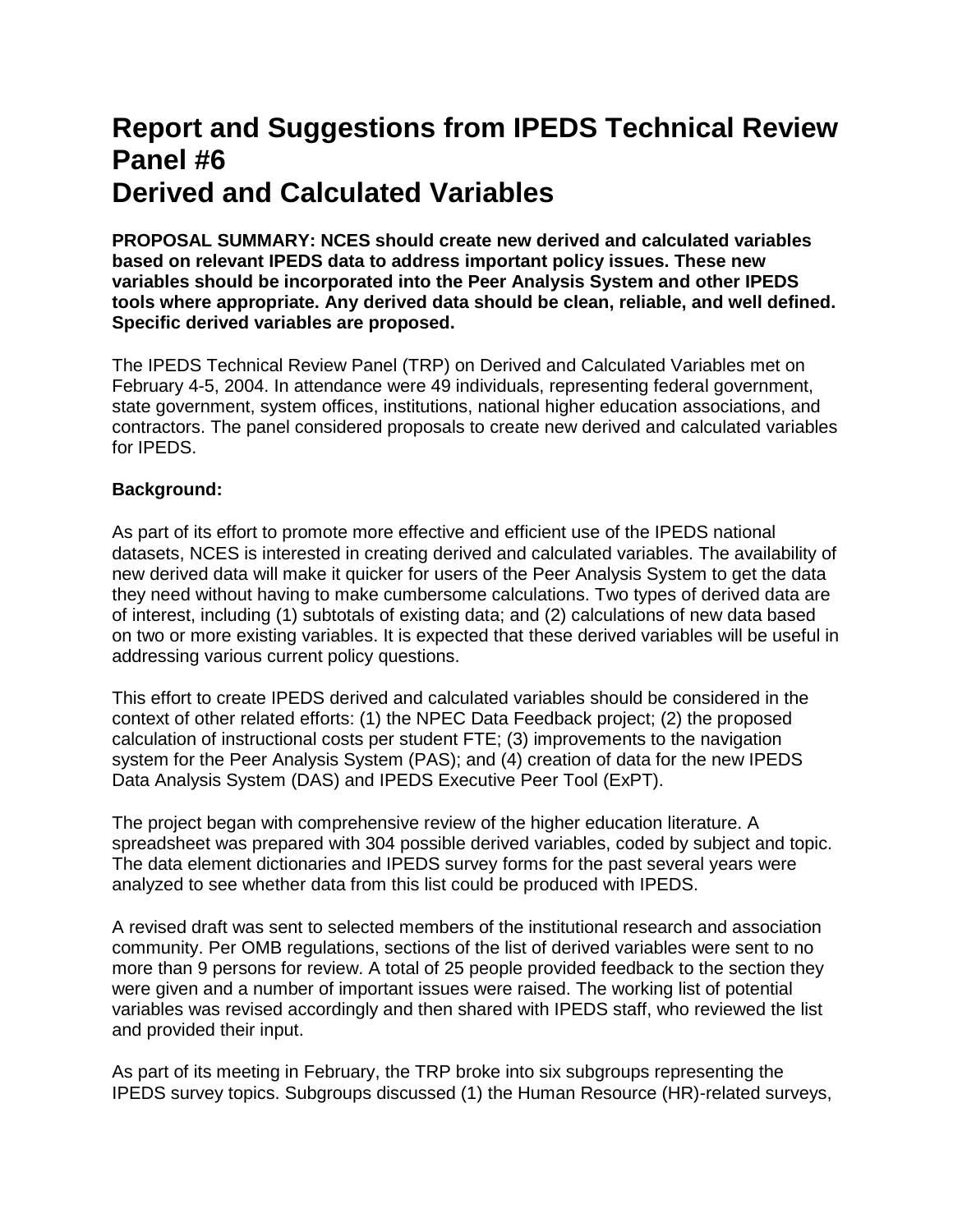including Salaries, Fall Staff, and Employees by Assigned Position; (2) the Graduation Rates survey (GRS); (3) the Finance survey (F); (4) the Enrollment survey (EF); (5) the Completions survey (C); and (6) the Institutional Characteristics (IC) and Student Financial Aid (SFA) surveys. Several of the groups continued their discussions for a week after the TRP meeting and the group chairs each prepared a revised list of suggestions and summarized the group's feedback.

### **TRP Recommendations:**

The Finance group recommended that two general caveats be documented, including that: (1) any measure of institutional expenses or revenues per FTE student will overestimate values to the extent that the institution offers non-credit instruction; and (2) comparisons of public and private institution expenses and comparisons across institutions in the public sector should be discouraged.

There were four new measures the Finance group considered. The first, a measure of tuition discounting, was included in the set of suggestions. The final three (investment rate of return, research productivity, and cost to produce a degree) were all rejected for various reasons. While the TRP explored various enrollment/cost ratios, it was unable to gain consensus.

The calculation of student FTE was discussed extensively. The TRP suggested that the methodology, which was proposed as part of the separate work on instructional expenditures per student FTE, be adopted, except for the calculation of first-professional student FTE. FTE for first-professional students should be calculated using data from the fall enrollment component, by adding the number of full-time students to one-third of the number of part-time students. While this is based on fall data and the undergraduate and graduate FTE calculations are based on 12-month activity, it is expected that this estimate adequately reflects the pattern of first-professional enrollment for the purposes of estimated FTE.

The group on HR surveys focused extensively on the need for subtotals and totals of qualifying variables. The group also discussed the possible use of service months to calculate FTE for faculty; however these data are not currently collected and will not be included IPEDS. The TRP did reach consensus about a proxy derived variable that is relatively simple to construct. Total FTE faculty should be equal to the number of full-time faculty plus the number of part-time faculty divided by three.

The group concerned with the graduation rates survey contributed several variables, which are listed below. The student financial aid and institutional characteristics group developed an improved method for calculating the average price of attendance.

Issues of imputation and perturbation were discussed. NCES staff explained that cell suppression is no longer an issue because of the new perturbation procedures. Data are imputed for both item nonresponse and total nonresponse in order to provide national estimates. The TRP members agreed that imputed data should be used in derived and calculated variables because they represent the best possible estimate available.